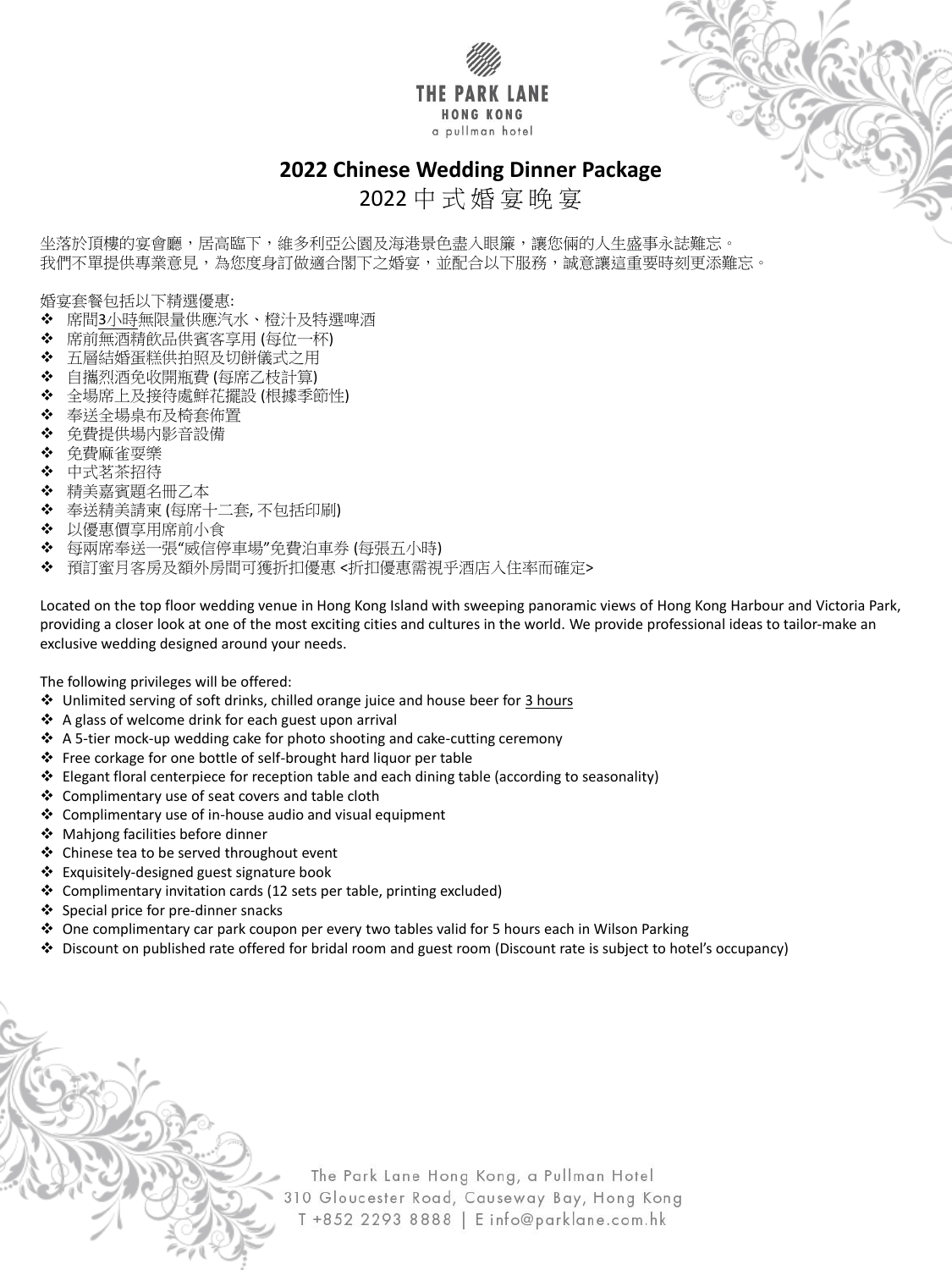



# 凡惠顧五席或以上即享下列額外優惠 **:**

◆ 奉送三磅鮮忌廉蛋糕

## 凡惠顧十席或以上即享下列各項額外優惠**:**

- ◆ 於婚宴當晚入住豪華蜜月客房壹晚,另奉送翌晨房間內享用美式早餐或咖啡室自助早餐兩客
- 四小時豪華平治房車 (S 350)及司機接送服務 (不包括花車佈置、隧道費及泊車費)
- ◆ 奉送六磅鮮忌廉蛋糕

## 升級酒水套餐**:**

- 每席加淨價港幣500元升級至5小時無限量供應汽水、橙汁及特選啤酒
- 每席加淨價港幣600元升級至3小時無限量供應汽水、橙汁、特選啤酒及特選紅白餐酒

## **For booking with minimum 5 tables of 10 - 12 persons, the following extra privileges will be offered:**

❖ A 3-lbs fresh cream cake

## **For booking with minimum 10 tables of 10 - 12 persons, the following extra privileges will be offered:**

- ◆ One night stay in the Bridal Room on the wedding night with buffet breakfast at PLAYT or room service American set breakfast for 2 persons in the following morning
- Chauffeured Mercedes Benz (S 350) limousine service with driver for 4 hours (decoration, tunnel fee and parking fee are excluded)
- ❖ A 6-lbs fresh cream cake

## **Beverage Enhancement Package:**

- HK\$500 per table of 10 12 persons for upgrading to unlimited serving of soft drinks, chilled orange juice and house beer for 5 hours
- HK\$600 per table of 10 12 persons for upgrading to unlimited serving of soft drinks, chilled orange juice, house beer and house red & white wines for 3 hours

#### **Terms & Conditions:**

All prices are inclusive of 10% service charge Packages are valid from Now till 30 December 2022 (Blackout date: 22, 24 - 27 December 2022)

A minimum Food & Beverage charge is applied on each venue and is subject to the date Seasonal ingredients on the menu may be subjected to change, depending on the availability. The Park Lane Hong Kong, a Pullman Hotel reserves the right to alter the above menu prices and items due to unforeseeable market price fluctuations and availability

For enquiries and reservations, please contact our Events Sales Office at (852) 2839 3332 or email to wedding@parklane.com.hk

### 條款及細則**:**

所有價格已包括加一服務費 有效日期由即日起至2022年12月30日 (不適用於2022年12 月 22, 24 - 27日)

不同之宴會廳及佳期均設最低消費 菜單上的食材供應有可能受季節影響, 柏寧酒店保留最終決定權以更換同等價值之食材 優惠及價目如有任何更改,恕不另行通知 查詢或預訂,請致電 (852) 2839 3332 或電郵至wedding@parklane.com.hk與宴會部聯絡

> The Park Lane Hong Kong, a Pullman Hotel 310 Gloucester Road, Causeway Bay, Hong Kong T +852 2293 8888 | E info@parklane.com.hk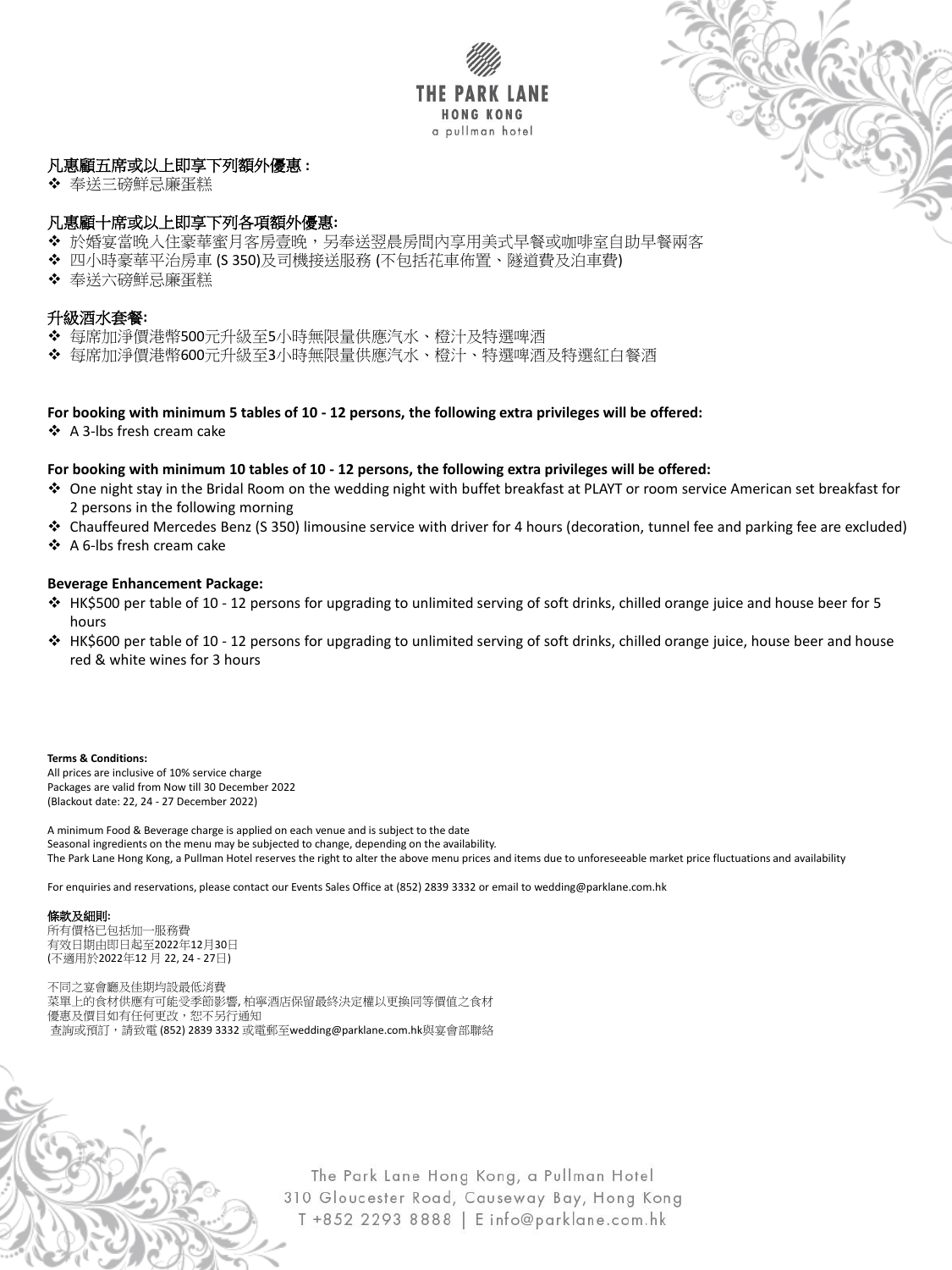THE P **HONG KONG** a pullman hotel

中式婚宴晚宴菜譜Ⅰ Chinese Wedding Set Dinner Menu I

> 迎 囍 乳 豬 全 體 Roasted Whole Suckling Pig

帶 子 翠 蝦 仁 Sautéed Scallop and Shrimp with Vegetable

瑤柱扒雙蔬 Braised Vegetable with Shredded Conpoy

杏 香 炸 蟹 鉗 Deep-fried Stuffed Crab Claw with Almond Slice

> 清蒸沙巴海龍躉 Steamed Whole Sabah Garoupa

姬 松 茸 螺 頭 燉 竹 絲 雞 Double-boiled Soup with Silky Fowl, Sea Whelk and Agaricus Mushroom

蓮子百合紅豆沙 Sweetened Red Bean Soup with Lily Bulb and Lotus Seed

中式婚宴晚宴菜譜Ⅱ Chinese Wedding Set Dinner Menu II

花 菇 扣 鮑 片 Braised Sliced Abalone with Black Mushroom

> 當 紅 炸 子 雞 Deep-fried Crispy Chicken

金菇瑤柱扒翡翠 Braised Shredded Conpoy and Enoki Mushroom with Vegetable

黃 金 蟹 籽 炒 飯 Fried Rice with Crab Roes

鮮 菇 炆 伊 麵 Braised E-fu Noodle with Mushroom

碧 綠 花 菇 扣 原 隻 鮑 魚 (八 頭) Braised Whole Abalone with Mushroom and Vegetable

> 清蒸老虎斑 Steamed Whole Tiger Garoupa

錦 繡 炒 絲 苗 Fried Rice with Diced BBQ Pork and Shrimp

鉑 爾 曼 美 點 Chinese Petit Fours

迎 囍 乳 豬 全 體 Roasted Whole Suckling Pig

黑 松 露 炒 蝦 仁 Sautéed Shrimp with Black Truffle Sauce

黃 金 蜂 巢 釀 帶 子 Deep-fried Stuffed Scallop with Taro Paste

花 膠 螺 頭 燉 竹 絲 雞 Double-boiled Silky Fowl, Fish Maw and Sea Whelk

> 脆 皮 桂 花 炸 子 雞 Roasted Chicken with Osmanthus

上 湯 雲 腿 伊 麵 E-fu Noodle with Yunnan Ham in Supreme Broth

蓮 子 百 合 紅 豆 沙 Sweetened Red Bean Soup with Lily Bulb and Lotus Seed

> 鉑 爾 曼 美 點 Chinese Petit Fours

#### 每席淨價港幣\$14,888 HK\$14,888 net per table of 10-12 persons



The Park Lane Hong Kong, a Pullman Hotel 310 Gloucester Road, Causeway Bay, Hong Kong T +852 2293 8888 | E info@parklane.com.hk

#### 每席淨價港幣\$15,888 HK\$15,888 net per table of 10-12 persons